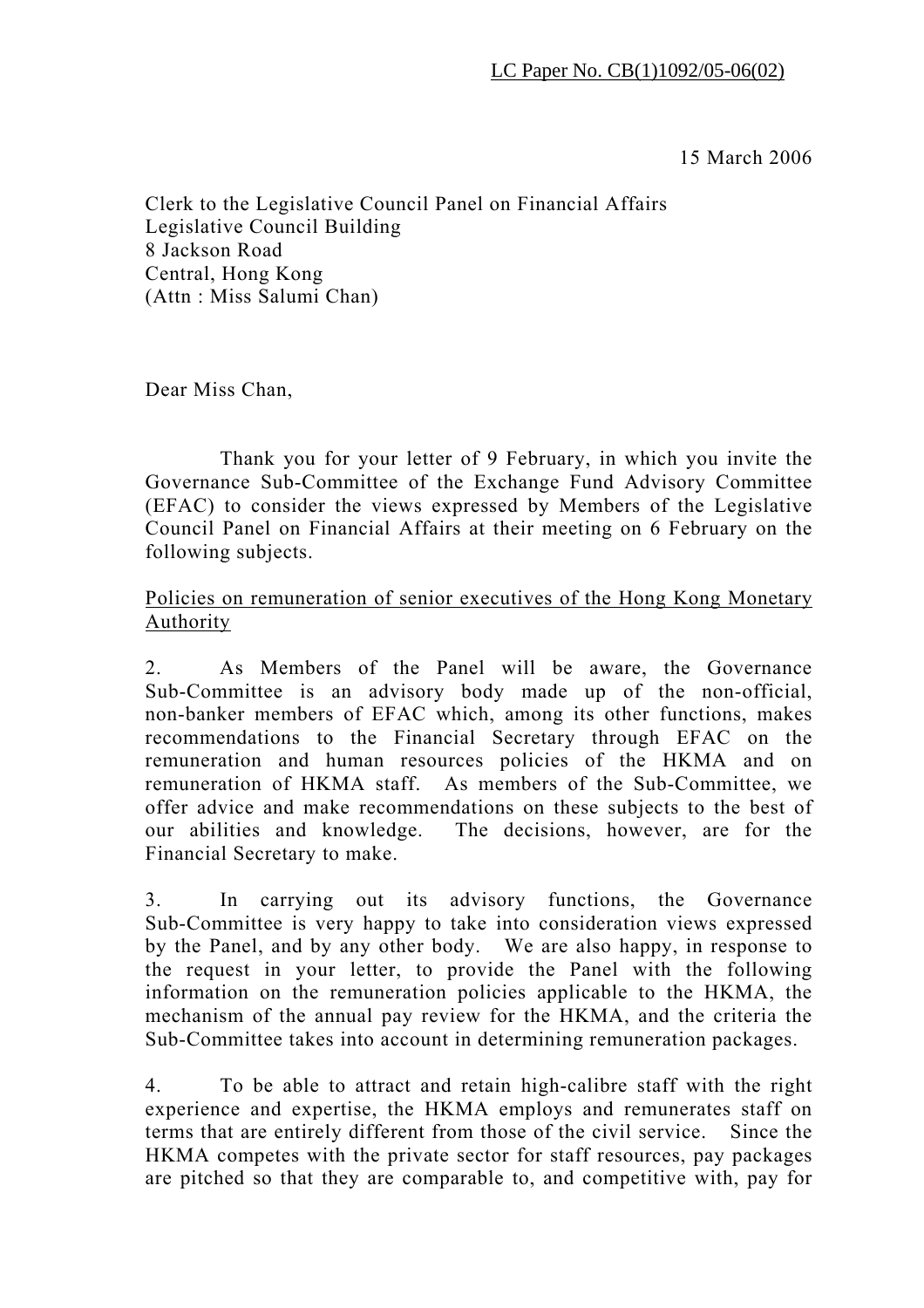comparable positions in the private sector. Over the years, the Governance Sub-Committee (and the former Remuneration and Finance Sub-Committee and the former Working Group on Terms and Conditions of Service) has advised on a remuneration system that we believe is effective in providing the HKMA with the kind of staff that it needs to carry out its highly specialised, and constantly evolving, tasks. We also believe that this arrangement has contributed greatly to the success with which the HKMA has been performing those tasks.

5. The structure and content of the pay packages, and the review mechanisms and transparency arrangements for these packages, of the top three levels of staff (including CE/HKMA) were thoroughly reviewed by the Remuneration and Finance Sub-Committee in 2003 in the light of the recommendations of the Hay Report on the Review of Remuneration of Senior Executives of Statutory and Other Bodies on the advice of two independent consulting firms appointed to study the Hay recommendations. The Hay Report specifically recommended that the remuneration packages of senior executives should contain a mix of fixed and variable pay.

6. HKMA pay packages are total cash packages: except for medical benefits and overtime allowances for junior staff, there are no allowances or benefits (such as housing or education allowances) in addition to basic pay; instead of a pension system, the HKMA operates a Provident Fund Scheme. HKMA pay is performance-based and benchmarked against the median of total remuneration in the financial sector. It consists of Fixed Pay, which is payable monthly, and Variable Pay, which is payable in a lump sum once a year according to individual performance, the performance of the HKMA as a whole, and trends in Variable Pay in the private sector in Hong Kong. Awards of Variable Pay and any increases in Fixed Pay are based on the Sub-Committee's assessment of the performance of the HKMA, pay trends in Hong Kong as advised by independent consultants, and the performance of individual staff.

7. Pay for HKMA staff is reviewed annually by the Governance Sub-Committee in light of the factors in paragraph 6. As with all other advice given by the Sub-Committee, the recommendations on pay are subject to the endorsement of EFAC. The final decision rests with theFinancial Secretary.

8. We shall continue to keep the pay policies of the HKMA under review, particularly during this period of increased staff turnover and competition from the private sector. For the time being, we consider that the present performance-based and market-based system is appropriate for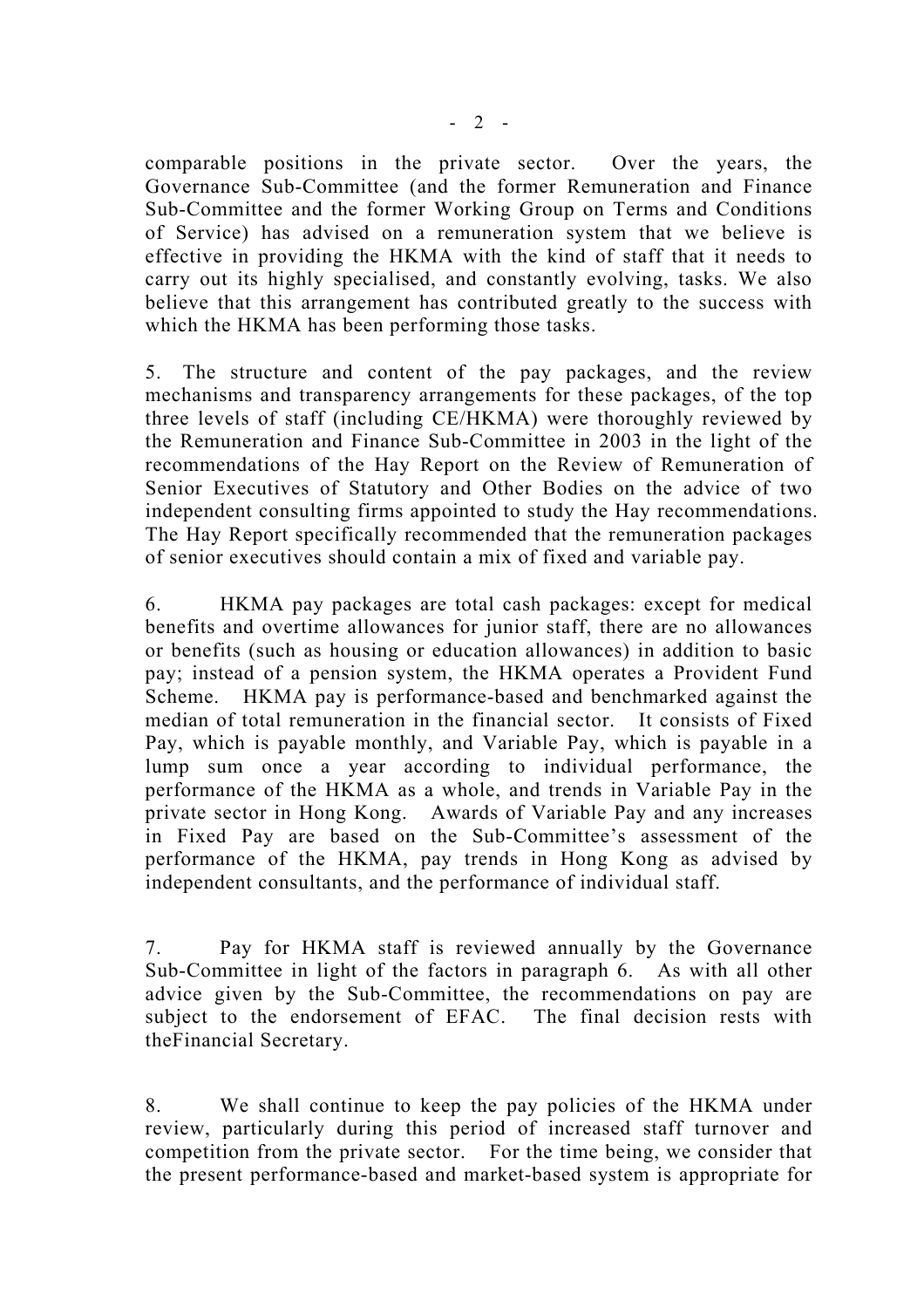an organisation that recruits the majority of its staff from the private sector. We are, nevertheless, open to views expressed by the Panel and shall continue to take them into account in formulating our advice.

Policies on post-termination employment of senior executives of the Hong Kong Monetary Authority

9. Panel Members will be aware that the GSC is reviewing the post-termination employment rules applicable to HKMA staff. We expect to have completed this review by about the middle of this year, when we will make recommendations to the Financial Secretary through EFAC. Until the review is completed, the view of the GSC remains open and we shall certainly take into account the views expressed by Panel Members set out in your letter. As requested, I attach a copy of the current HKMA rules on post-termination employment for the information of the Panel.

Yours sincerely,

 (Marvin Cheung) Chairman, Governance Sub-Committee of the Exchange Fund Advisory Committee

Encl.